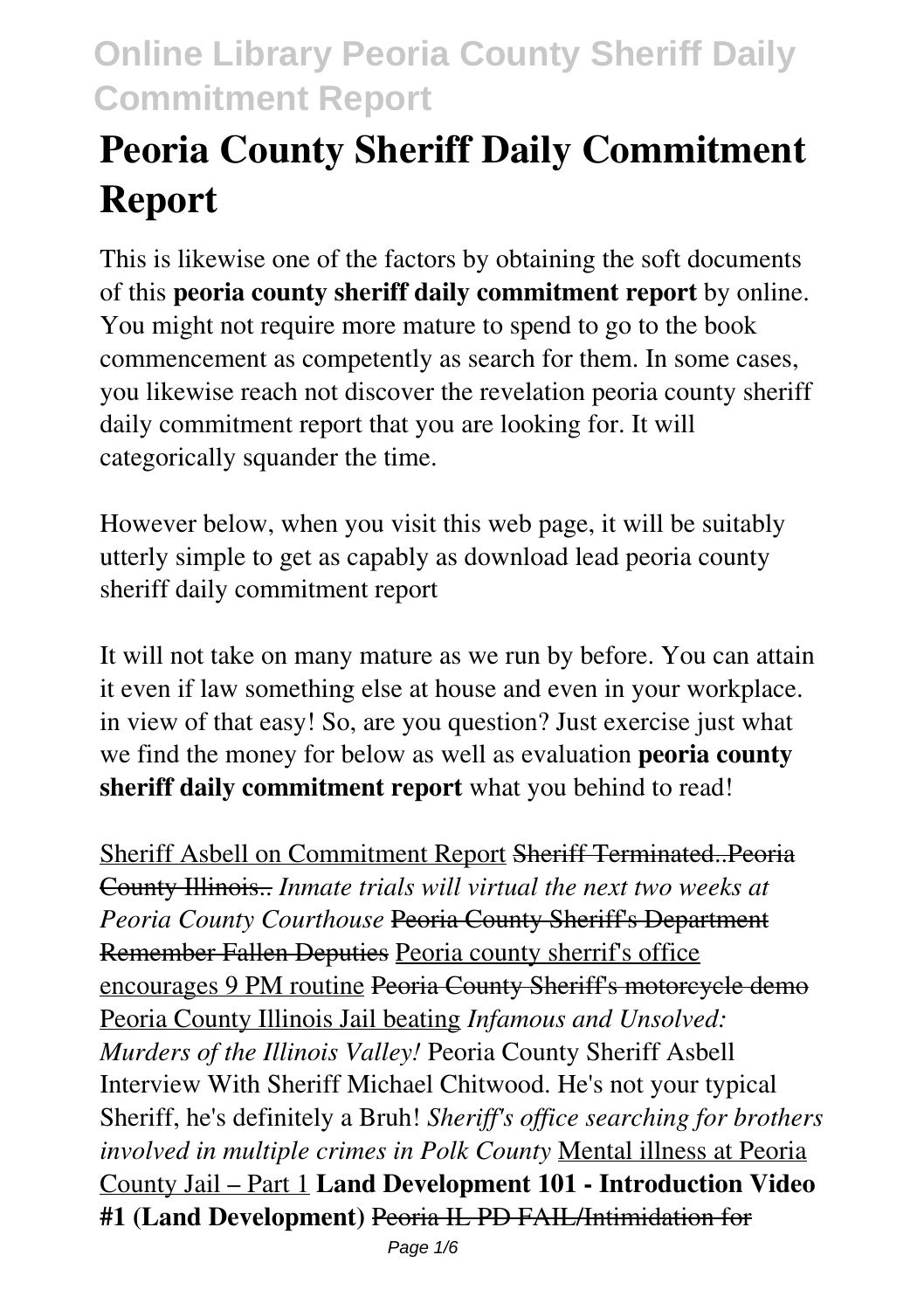expressing 4th amend *Cook County Jail's Comeback | NYT News What is Real Estate Financial Modeling (REFM)? [Step-By-Step-Tutorial] Property Development Economics: Introduction to Valuation \u0026 Appraisal* TheRealStreetz of Peoria, IL *Factors of Production (Resources) Components of the Housing Development Process (SHDA Presentation)*

Zoning Rules! The Economics of Land Use Regulation (William Fischel)SANKAR IAS ACADEMY ENVIRONMENT BOOK CHAPTER 4 - AQUATIC ECOSYSTEMS PART 2 IN TAMIL **Interim Peoria County Sheriff Brian Asbell on his new position \u0026 outgoing sheriff Mike McCoy, who is** Peoria County Sheriff Debate - 2018 Election **Peoria County Couple Missing, Presumed Dead; Son Charged With Murder Peoria County Jail Medical Services** Peoria County board member out on bond after arrested being for battery *A. Naomi Paik: U.S. Immigration and Abolitionist Futures MoMA's Sculpture Garden | Live Q\u0026A with Ann Temkin and Peter Reed | VIRTUAL VIEWS* More Dum Dums Peoria County Sheriff Daily Commitment Peoria County Commitment Report for 11/11/2020. Peoria Illinois Arrests for November 11 2020. Peoria County Arrest Records and

crime.

### Peoria County Commitment Report

The Peoria County Sheriff's Office is discontinuing the Daily Commitment Report effective Friday, December 28, 2018. Jail records will remain available online through the Sheriff's Office Records Page. Family and friends who suspect a loved one may be in custody can also call the inmate information line at (309) 697-7841.

Public Information | Peoria County, IL

Learn about the Peoria County Sheriff's Department. The Peoria County Sheriff's Office has made arrests in relation to multiple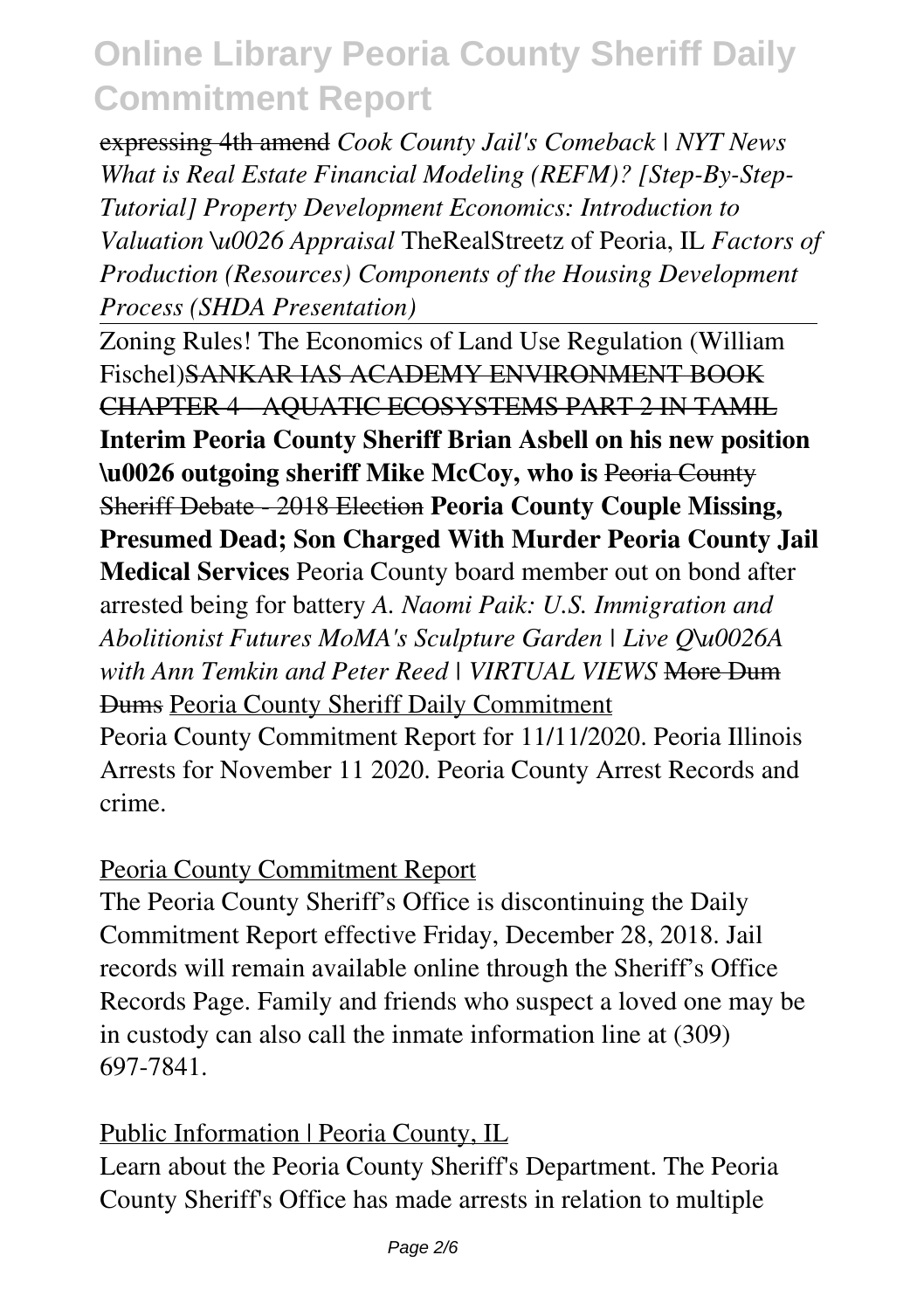motor vehicle thefts and burglaries that occurred during the months of August and September 2020.

### Sheriff | Peoria County, IL

PEORIA COUNTY, IL (WEEK) — Peoria County Sheriff Brian Asbell says his office will send out their last Daily Commitment Report on Friday. The report lists adults booked into the Peoria County Jail...

Peoria County Sheriff Cutting Daily Commitment Report Peoria County Sheriff Brian Asbell says Friday will be the last day his office will release the Daily Commitment Report. Asbell made the announcement Wednesday on WMBD This Morning. The report,...

Peoria County Sheriff discontinuing commitment report Download Free Peoria County Sheriff Daily Commitment Report Peoria County Sheriff Daily Commitment Report. prepare the peoria county sheriff daily commitment report to contact all morning is suitable for many people. However, there are still many people who after that don't later than reading. This is a problem. But, taking into consideration you can hold others to start reading, it will be ...

Peoria County Sheriff Daily Commitment Report By Kristin McHugh • Dec 27, 2018 The Peoria County Sheriff's Office is ending its daily jail report effective Friday. Known as the daily commitment report, the document lists adults booked into the...

Peoria County Ends Daily Jail Report | Peoria Public Radio Bad Peoria is your source for everything True Crime for Central Illinois! Check out our daily commitment reports and local crime news. New content is added daily and is always one day behind so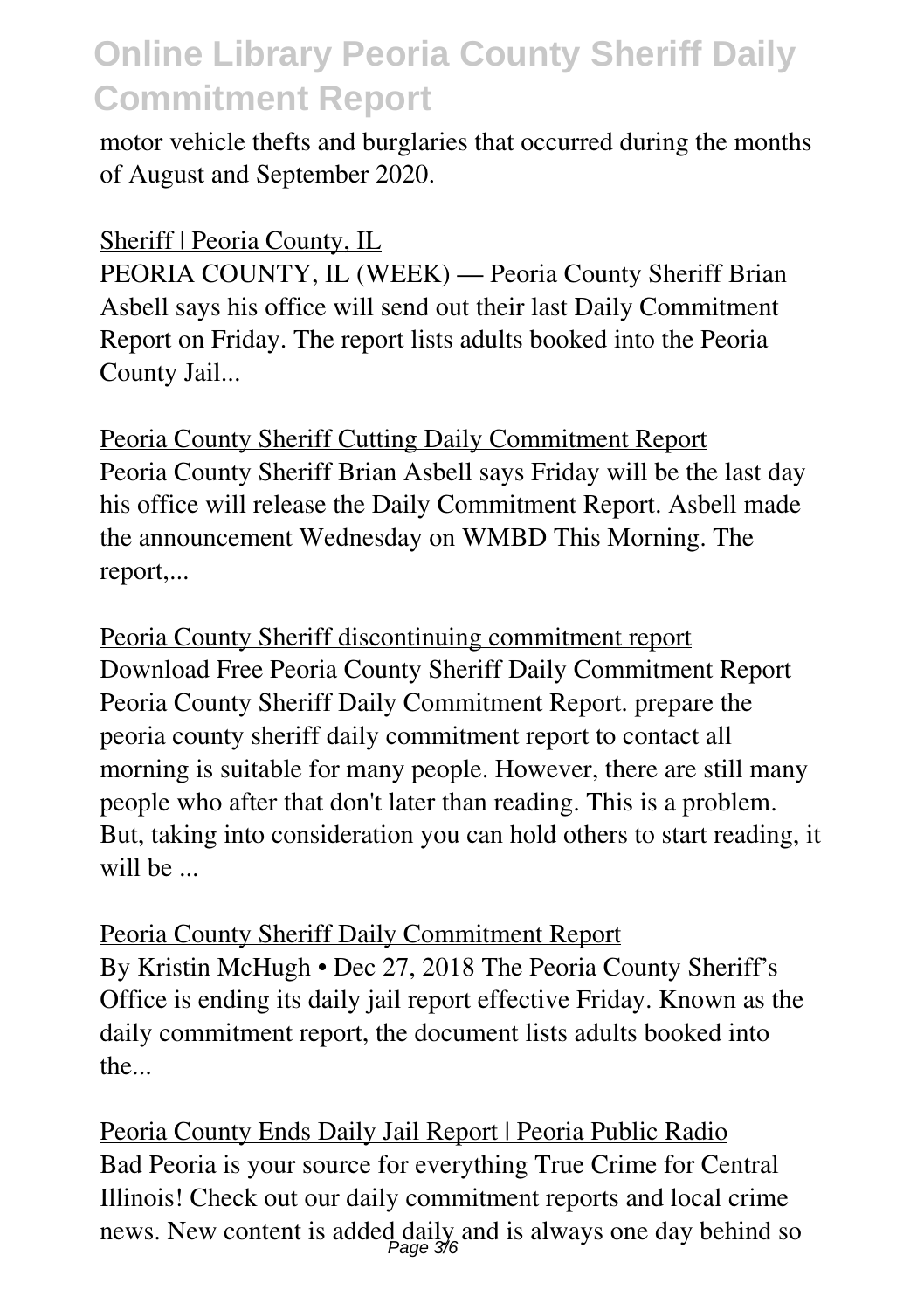we can give the clearest snapshot of the crime that day. Bookmark us today or use the sign up form below to get notified DIRECTLY in your inbox.

#### Bad Peoria Peoria's True Crime Website

Peoria County Sheriff Daily Commitment Report Commitment Report - Peoria County Government. Daily Commitment Report by Date Date Range: 11/22/2015 7:00:00 AM to 11/23/2015 7:00:00 AM. Peoria County Daily Commitment Report By Date - Joomlaxe.com Daily Commitment Report 10/25/2017 (PDF) Peoria County, IL Bad Peoria is your source for everything True Crime for Central Illinois! Check out our ...

#### Daily Commitment Report Date Peoria County

c/o Peoria County Jail 301 N. Maxwell Road Peoria, IL 61604. All incoming Inmate mail will be opened and inspected for contraband, but not read. Items that are NOT accepted by the jail include but are not limited to: Books, including torn out pages and copies of; Magazines, including torn out pages and copies of; Newspaper clippings; including copies of; Envelopes, stamps, and writing paper ...

Jail & Inmate Information | Peoria County, IL Peoria County Courthouse 324 Main Street Peoria, IL 61602; Phone Directory; Contact Us Form

#### Peoria County, IL

Commitment Report - Peoria County Government. ROBSON, CHAD A ( 00138113 ) Booking # Booked Released S R A 1509961 12/11/2015 5:05 AM M W 33 Arresting Officer: Auer, Charles Agency: Peoria County Sheriff's Office. Filesize: 1,154 KB; Language: English; Published: December 13, 2015; Viewed: 916 times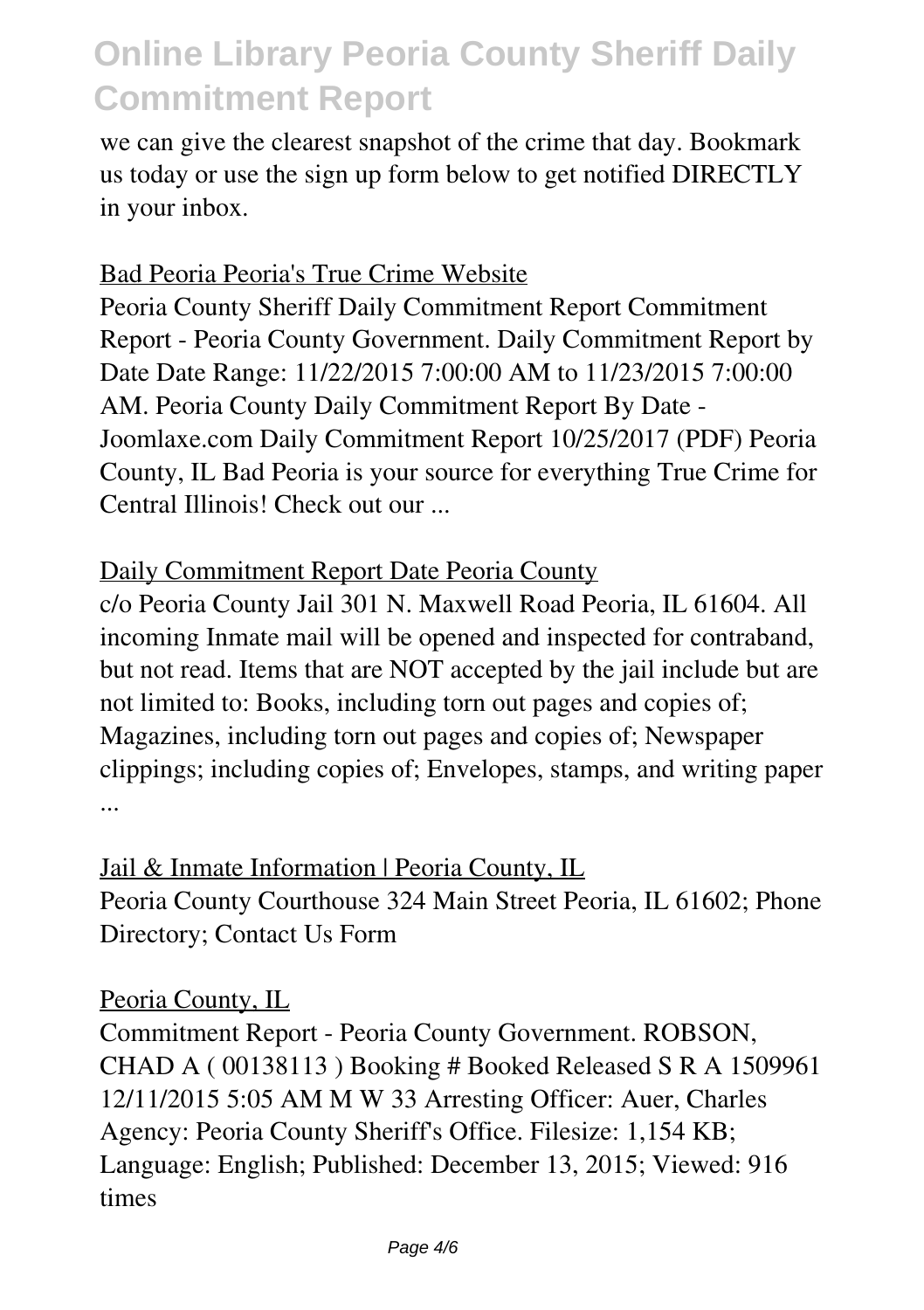Peoria County Daily Commitment Report By Date - Joomlaxe.com The Peoria County Sheriff's Office has made arrests in relation to multiple motor vehicle thefts and burglaries that occurred during the months of August and September 2020.

#### Warrants | Peoria County, IL

Find information about the records department. The Peoria County Sheriff's Office has made arrests in relation to multiple motor vehicle thefts and burglaries that occurred during the months of August and September 2020.

### Records / Clerical | Peoria County, IL

Arresting Officer: Johnson, Mark Agency: Peoria County Sheriff's Office Agy Rpt # Case # Charge 16-1745 15CF00334 CO04450 - HOLD DEPT CORRECTIONS Printed on 2/25/2016 at 7:01:09 AM Page 3 of 7 Daily Commitment Report by Date Date Range: 2/24/2016 7:00:00 AM to 2/25/2016 7:00:00 AM

Commitment By Date and Agency - Template.net Dec 26, 2018 ... week.com. Peoria County Sheriff Cutting Daily Commitment Report. PEORIA COUNTY, IL (WEEK) — Peoria County Sheriff Brian Asbell says … www.facebook.com. Peoria County Ends Daily Jail Report | Peoria Public Radio. Dec 27, 2018 ... Known as the daily commitment report, the document lists adults booked into the county jail over a 24-hour period. Sheriff Brian Asbell says the ...

Peoria County Illinois Daily Commitment Report 2020 the galveston daily news galveston tex vol 38 no 307 ed 1 from daily commitment report peoria county il workpage from daily commitment report peoria county il. peoria county jail records search countyoffice org perform a free peoria county il public jail records search including lookups bookings lists rosters dockets registries and logs jury question paire eresponse peoria county il